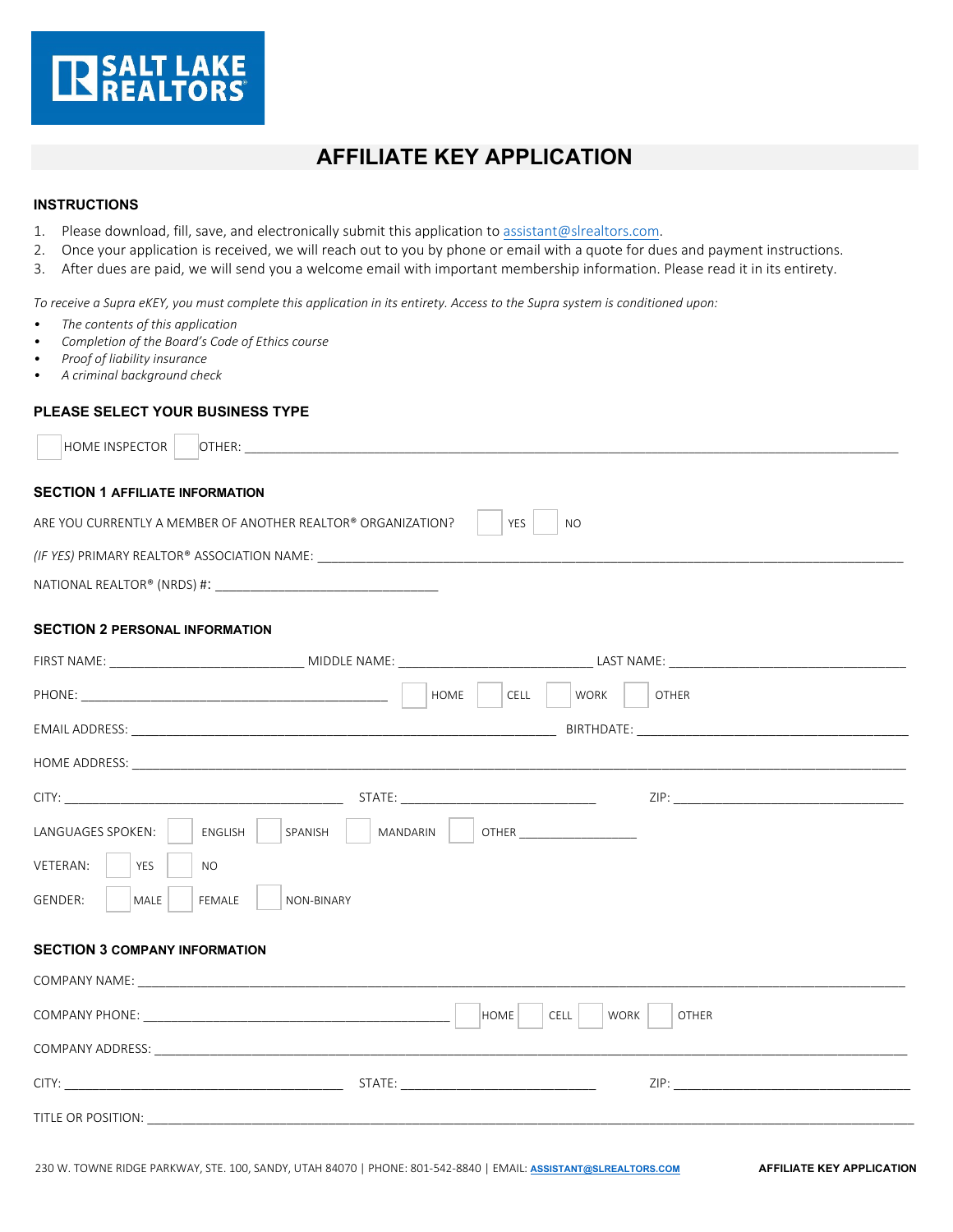#### **SECTION 4 LEGAL ACTIONS**

| Check the appropriate box, as each statement applies to you:                                                                                                                                                                                   | If you answer "YES" to any of the questions below, you must provide a written explanation on a separate page and attach it to this application.                                                                                                                                                                                                                                                        |  |  |
|------------------------------------------------------------------------------------------------------------------------------------------------------------------------------------------------------------------------------------------------|--------------------------------------------------------------------------------------------------------------------------------------------------------------------------------------------------------------------------------------------------------------------------------------------------------------------------------------------------------------------------------------------------------|--|--|
| <b>YES</b><br>NO<br>regulatory or licensing body?                                                                                                                                                                                              | 1. Do you have knowledge of any complaint(s), investigation(s), or disciplinary action(s) currently ongoing or pending against you by a                                                                                                                                                                                                                                                                |  |  |
| if you have this kind of traffic violation on your record.                                                                                                                                                                                     | 2. Have you ever been convicted of or plead "guilty" or "nolo contendere" to a felony, Class A or B misdemeanor, or comparable criminal<br>offense? A traffic violation can be prosecuted as a felony, Class A or B misdemeanor, or comparable criminal offense. Disclosure is required                                                                                                                |  |  |
|                                                                                                                                                                                                                                                | 3. Have you ever resolved a felony, Class A or B misdemeanor, or comparable criminal offense (including traffic violations prosecuted as such)<br>through a plea in abeyance, diversion agreement, withheld judgment, or other method whereby a charge was held in suspense during a<br>period of time in which you were on probation or were obligated to comply with conditions outlined by a court? |  |  |
| jurisdiction?                                                                                                                                                                                                                                  | 4. Are you aware of any investigation(s), indictment(s), or criminal charge(s) which are currently pending against you for any crime in any                                                                                                                                                                                                                                                            |  |  |
|                                                                                                                                                                                                                                                | 5. Have you ever been subject to court martial or dishonorable discharge from any branch of the armed services?                                                                                                                                                                                                                                                                                        |  |  |
|                                                                                                                                                                                                                                                | 6. Have you ever been required to register as a sex offender?                                                                                                                                                                                                                                                                                                                                          |  |  |
|                                                                                                                                                                                                                                                | 7. Have you ever had a judgment entered against you in a civil or bankruptcy court on the basis of fraud, misrepresentation, or deceit?                                                                                                                                                                                                                                                                |  |  |
|                                                                                                                                                                                                                                                | 8. Have you ever been found in contempt of court?                                                                                                                                                                                                                                                                                                                                                      |  |  |
| I AM A CITIZEN OF THE UNITED STATES WITH A SOCIAL SECURITY NUMBER<br>I AM A QUALIFIED ALIEN UNDER 8 U.S.C 1641 AND CAN PROVIDE EITHER AN I-94 OR ALIEN #.<br>*Attach a copy (front & back) of I-94 OR Alien # Card to this application<br>I-94 | SS#<br>ALIEN #                                                                                                                                                                                                                                                                                                                                                                                         |  |  |
| <b>SECTION 6 IDENTIFICATION</b>                                                                                                                                                                                                                |                                                                                                                                                                                                                                                                                                                                                                                                        |  |  |
|                                                                                                                                                                                                                                                | I certify under penalty that I am legally present in the United States and that (check the appropriate box and enter the requested data):                                                                                                                                                                                                                                                              |  |  |
| I HAVE A VALID DRIVER LICENSE                                                                                                                                                                                                                  |                                                                                                                                                                                                                                                                                                                                                                                                        |  |  |
|                                                                                                                                                                                                                                                |                                                                                                                                                                                                                                                                                                                                                                                                        |  |  |
| I HAVE A VALID STATE IDENTIFICATION CARD                                                                                                                                                                                                       |                                                                                                                                                                                                                                                                                                                                                                                                        |  |  |
| <b>SECTION 7 PROOF OF INSURANCE</b>                                                                                                                                                                                                            |                                                                                                                                                                                                                                                                                                                                                                                                        |  |  |
|                                                                                                                                                                                                                                                | By signing this document, I certify that I have a general liability insurance policy with a minimum of \$1 million of coverage, in accordance with Utah law.                                                                                                                                                                                                                                           |  |  |
| I HAVE ATTACHED PROOF OF MY INSURANCE POLICY TO THIS APPLICATION                                                                                                                                                                               |                                                                                                                                                                                                                                                                                                                                                                                                        |  |  |
|                                                                                                                                                                                                                                                | I AGREE TO SEND THE BOARD PROOF OF INSURANCE RENEWAL AND/OR CHANGES UPON CURRENT POLICY EXPIRATION                                                                                                                                                                                                                                                                                                     |  |  |